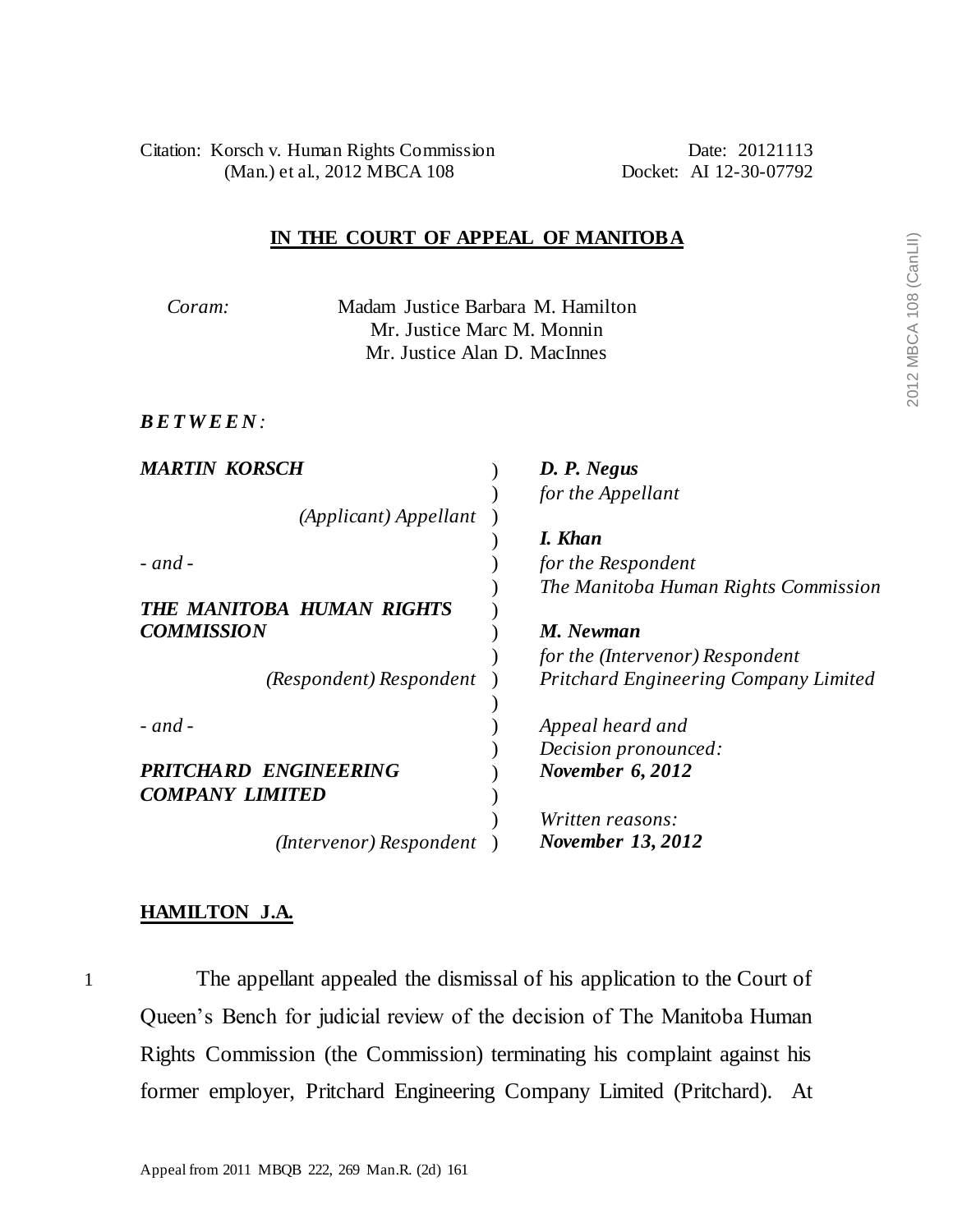the conclusion of the appeal hearing, we dismissed the appeal with brief reasons to follow. These are our reasons.

2 The Commission terminated the appellant's complaint pursuant to s. 29(2)(b) (now s. 24.1(4)) of *The Human Rights Code*, C.C.S.M., c. H175 (the *Code*):

## **Settlement of complaint**

29(2) Where the Commission does not dismiss a complaint under subsection (1), it may cause mediation to be undertaken between the complainant and respondent in an attempt to settle the complaint, and

(a) if the complaint is settled on terms satisfactory to the complainant and respondent, the Commission shall terminate its proceedings in respect of the complaint in accordance with the settlement; or

(b) if the respondent proposes an offer of settlement that the Commission considers reasonable but the complainant rejects, the Commission shall terminate its proceedings in respect of the complaint.

[emphasis added]

3 The appellant's complaint alleged that Pritchard breached the *Code* by not reasonably accommodating his disabilities caused by a car accident. After an investigation by the Commission, the investigator concluded that Pritchard's process to assess the issue of accommodation was inadequate and recommended the complaint be referred to mediation. During this process, offers to settle and counter offers were exchanged between the appellant and Pritchard. Eventually, the mediator asked the Commission to determine whether Pritchard's offer was reasonable pursuant to s. 29(2)(b).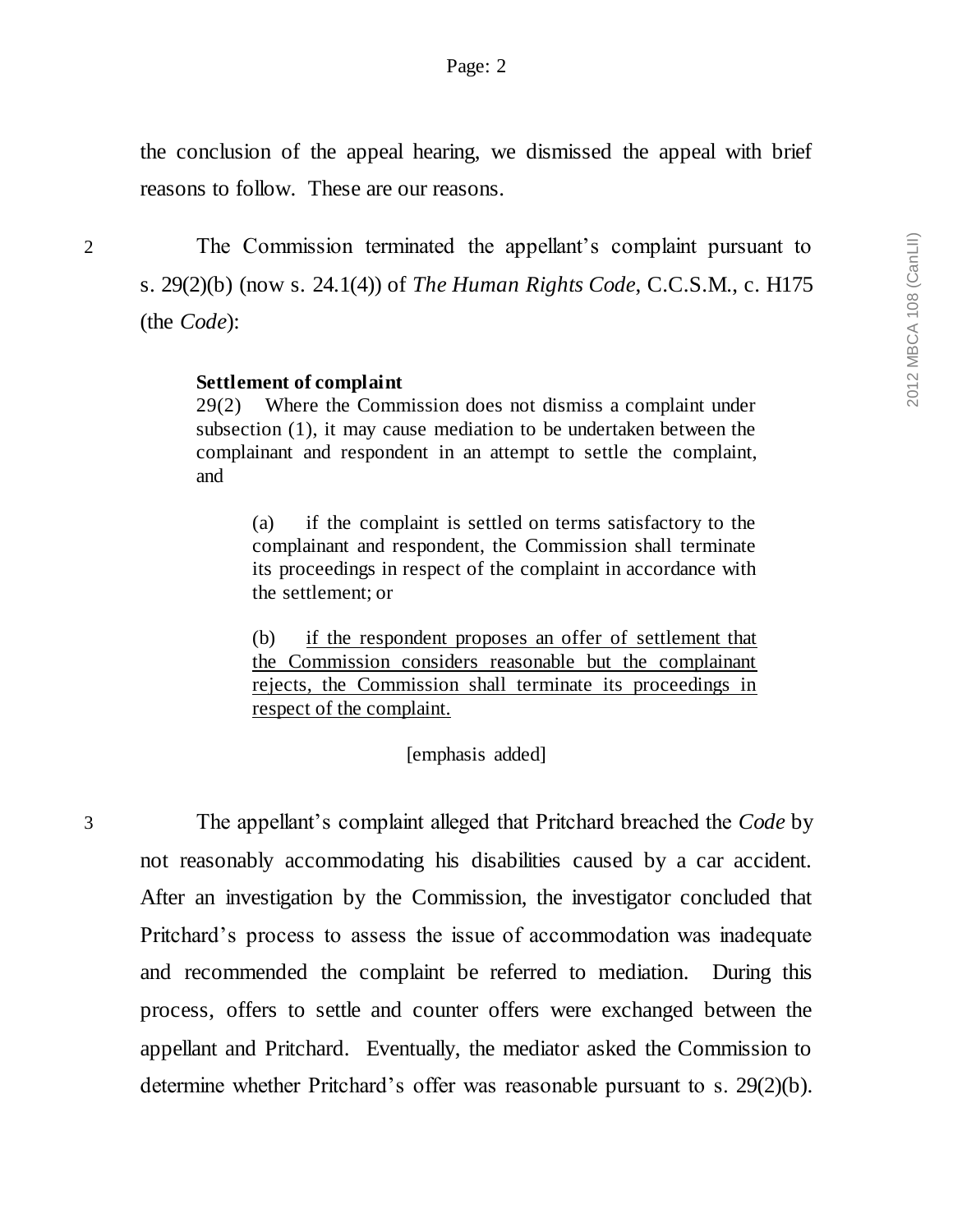The offer included the requirement that the appellant provide "a release ... of any and all claims" against Pritchard.

4 In separate letters addressed to counsel for the appellant and Pritchard, the Commission set out its decision:

> .… The offer was deemed reasonable on the condition that the release to be executed by [the appellant] is limited to his Manitoba Human Rights Commission complaint and the allegations set out therein, and a copy of an acceptable release is enclosed. Therefore, if [the appellant] is not willing to accept [Pritchard's] offer, the Commission will terminate its proceedings in respect of the complaint pursuant to subsection 29(2)(b) of *The Code*. ….

5 The letters indicated that the parties should communicate their respective responses to the mediator by a specified date. The appellant advised in writing that he did not accept that the offer was fair. Pritchard did not respond. The mediator wrote to the parties and advised them that "the Commission will terminate its proceedings in respect of the complaint pursuant to subsection 29(2)(b)."

6 The parties agreed, as did the judge, that the Commission's decision was subject to the standard of review of reasonableness. At issue before her was whether the Commission was entitled to deem the offer to settle reasonable on condition that the release be limited to the complaint. This put at issue the interpretation of s. 29(2)(b). Also at issue was whether the offer to settle was reasonable. The judge concluded that the Commission's interpretation of s. 29(2)(b) was reasonable, as was its determination of Pritchard's offer to settle.

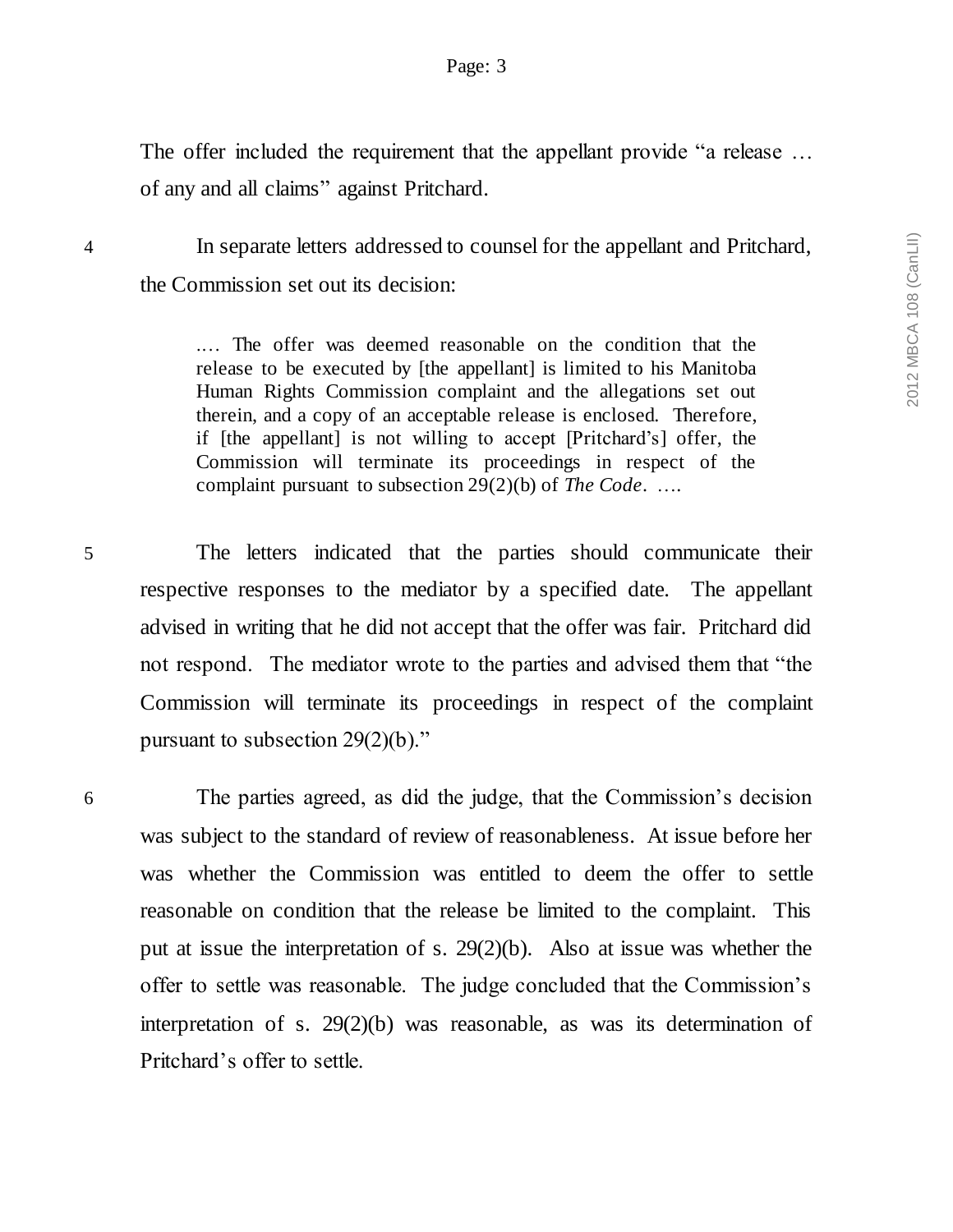7 The appellant's appeal was limited to whether the judge erred in concluding that the Commission's interpretation of s. 29(2)(b) was reasonable.

8 The standard of review to be applied in this appeal was stated by this court in *Guinn v. Manitoba*, 2009 MBCA 82, 245 Man.R. (2d) 57 (at para. 21):

> The Supreme Court of Canada dealt with the appropriate standard of review at the secondary appellate level in the case of **Dr. Q., Re**, [2003] 1 S.C.R. 226; 302 N.R. 34; 179 B.C.A.C. 170; 295 W.A.C. 170; 2003 SCC 19. The role of the Court of Appeal is to determine whether the reviewing judge had chosen and applied the correct standard of review, and in the event he had not, to assess the administrative body's decision in light of the correct standard of review. The question of the right standard to select and apply is one of law and, therefore, must be answered correctly by the reviewing judge.

9 The judge correctly identified the standard of review to be one of reasonableness, given that the Commission is an expert tribunal and was dealing with its home statute. This standard calls for deference and "is concerned mostly with the existence of justification, transparency and intelligibility within the decision-making process" (*Dunsmuir v. New Brunswick*, 2008 SCC 9 at para. 47, [2008] 1 S.C.R. 190). The difficulty for the judge was that she did not have the benefit of reasons from the Commission explaining how it interpreted s. 29(2)(b). This is not surprising given that the issue of its interpretation arose after the Commission provided its decision. See *Harder v. Manitoba Public Insurance Corp. et al.*, 2012 MBCA 101, which discusses the principles of judicial review articulated in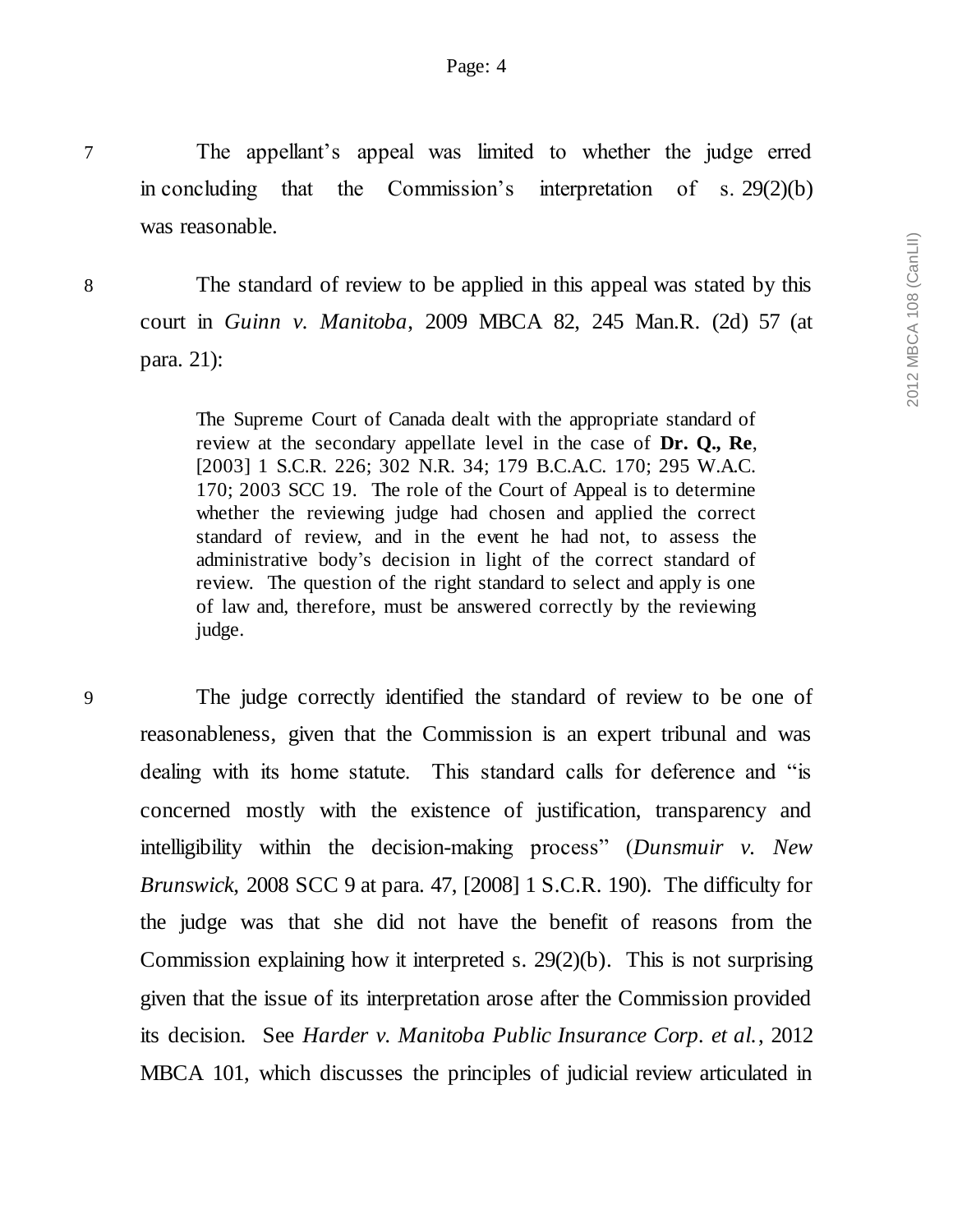*Newfoundland and Labrador Nurses' Union v. Newfoundland and Labrador (Treasury Board)*, 2011 SCC 62, [2011] 3 S.C.R. 708, when the issue was not raised before the tribunal.

- 10 In her detailed written decision, the judge reviewed the remedial purpose of the *Code*, noted that it was entitled to a broad and liberal interpretation, and explained that the Commission had a gatekeeper role in the complaint process, all of which was acknowledged by the parties.
- 11 The essence of the judge's decision with respect to s. 29(2)(b) is the following excerpt from her reasons (at para. 30):

Subsection 29(2)(b) enables the Board to "consider" whether an offer is reasonable, thereby suggesting that the Board must do some form of assessment of the offer. It is reasonable that in assessing the offer, the Board may identify gaps, defects or omissions and provide some constructive direction or clarification to the parties as to how these gaps, defects or omissions might be remedied to render the offer reasonable. To find otherwise would significantly impede the Commission's ability to perform its gate-keeping function under the *Code*. This is particularly so where, as here, the assessment made and direction given operated only to the benefit of the applicant by ensuring that he provide a release limited to those matters within the purview of the complaint. Therefore, the Board's interpretation of s. 29(2)(b) was reasonable, as were its actions in modifying Pritchard's offer and then considering that modified offer.

## [emphasis added]

12 We had some concern that the judge's reference to modifying an offer may have overstated what the Commission is entitled to do pursuant to s. 29(2)(b). However, it was not necessary to consider that concern to resolve the appeal. In our view, the Commission's reference to a restricted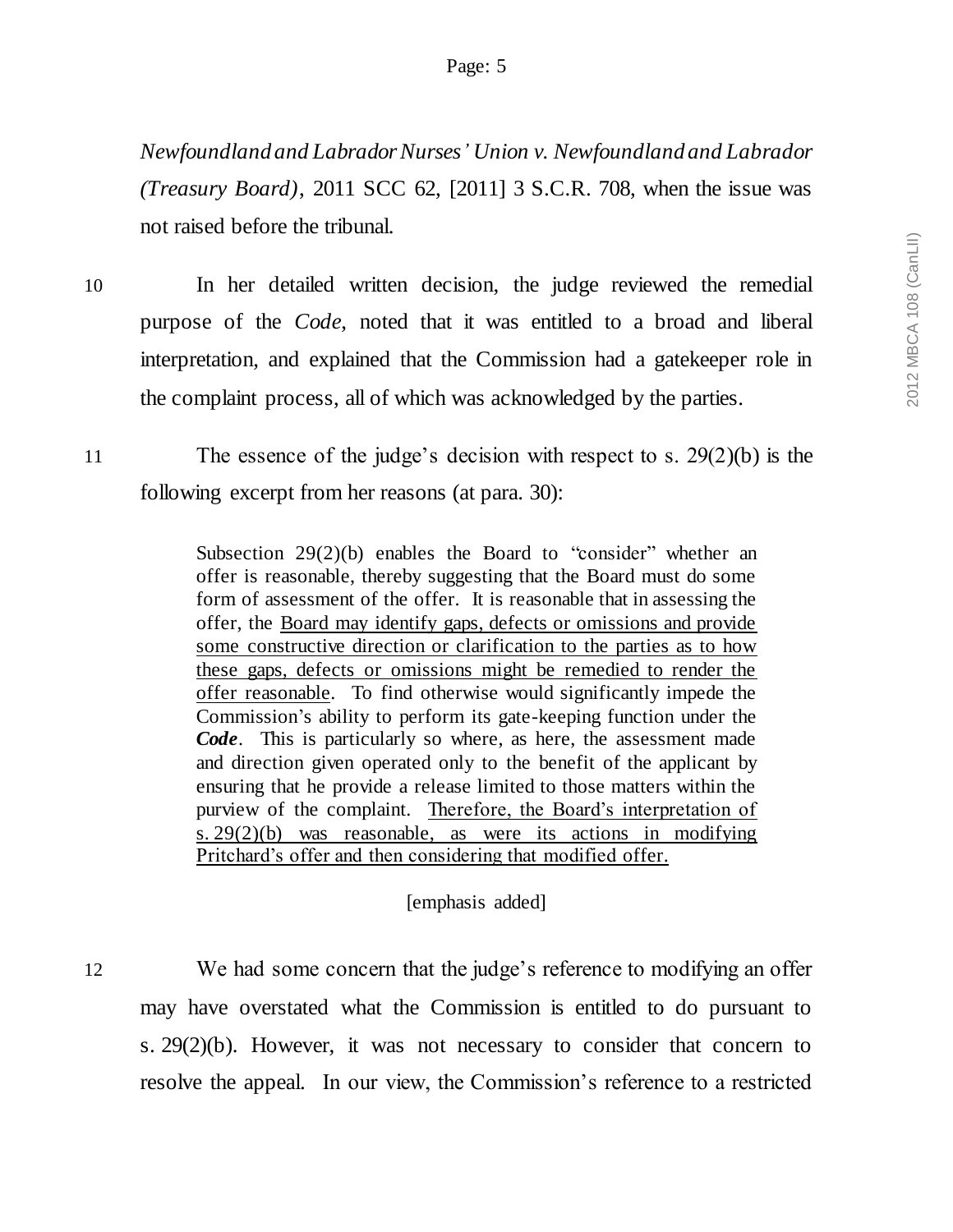form of release did not unilaterally amend the substance of Pritchard's offer to settle, as argued by the appellant, or modify Pritchard's offer, as stated by the judge. Counsel for the appellant, appropriately in our view, acknowledged before us that the Commission can identify a gap in an offer that needs to be addressed in its consideration of that offer pursuant to s. 29(2)(b). In our view, that is what the Commission did when it identified the need to ensure that the release provided by the appellant pertained only to the complaint under the *Code*. For that reason, the appellant was unable to persuade us that the judge erred when she dismissed his application for judicial review.

13 The question of whether the Commission may unilaterally amend or modify an offer to settle pursuant to what is now s. 24.1(4) of the *Code* is best left for another day, when the Commission will hopefully have provided reasons with respect to its decision.

14 For these reasons, we dismissed the appeal. We gave counsel for the appellant and Pritchard an opportunity to provide brief written submissions with respect to costs.

15 The appellant argues that Pritchard is not entitled to costs in this court given that it was an intervenor. He relies on the general rule that an intervenor should bear its own costs (see *Fletcher v. Manitoba Public Insurance Corp. et al.*, 2005 MBCA 53, 192 Man.R. (2d) 227). In our view, the circumstances here do not fit the general rule. Pritchard was an intervenor in name only, and not in fact. It had a direct legal and financial interest in the outcome of the proceedings and participated fully in the